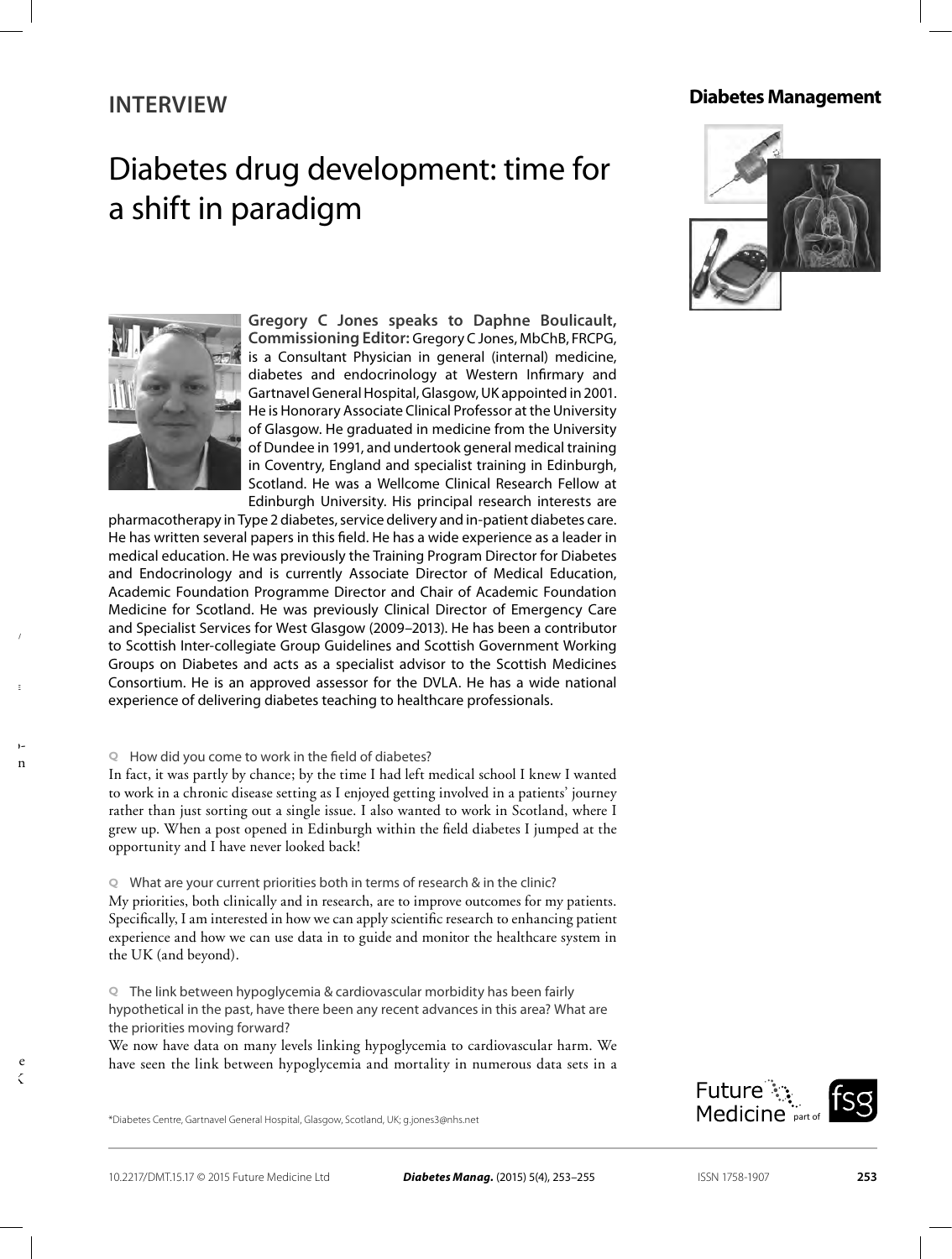variety of settings. Additionally, it has now been observed that there are 'high-risk' changes on ECG monitoring during hypoglycemia. There is little doubt, therefore, that there is an association between cardiovascular outcome and hypoglycemia.

What we need to know is: How big is the risk? At what level of hypoglycemia and in what patient groups is it important? How should we quantify this risk when modeling outcomes from new therapies compared with older therapies? What are the best approaches to avoiding this risk?

**Q** There is some suggestion that the recently changed lipid guidelines will need to be changed again, what impact do you think this will have on the management of cardiovascular disease in diabetic patients? We are starting to see data for that suggest nonstatin cholesterol-lowering treatments might be impactful on hard outcomes. The 18,000-patient IMPROVE-IT trial was the first to demonstrate a reduction in cardiovascular events following the administration of a nonstatin drug.

We now need to figure out, if the number of patients needed to treat (NNT) is enough to warrant additional therapy to statins and in which patient groups. The trial revealed that you need to treat 50 patients for 7 years to prevent one event. We also need to think, if this impact is also there in nonstatin-treated patients.

**Q** In recent times, there has been increasing attention on the value of real-world data in drug development. What are the effects of the current reliance on clinical trial data? Trials answer the questions they ask. The trouble is that they often ask narrow questions in narrow groups of patients. Some groups are massively under represented (e.g., elderly populations and Asian populations). We practice medicine in a real, murky, imperfect world. If we always wait for perfect data, we will seldom treat anyone.

The challenge is to apply data from clinical trials into the real world. One way we can do this is to look at real-world prescribing data and try and see if studies' effects are replicated in groups that differ from trial populations. However, real-world data are fraught with biases and recording issues. The key is to learn what you can from it but not to overstretch.

**Q** What work is currently being undertaken to overcome this bias? What challenges are associated with this change in thinking? We are lucky in Scotland that we have a unified universal coverage health system. We also have excellent joined up databases. We are, therefore, in a unique position to get broad and deep data on the impacts of treatments. The challenges in doing this are overcoming the protectionism of data which, understandably, is there to protect public confidence but can also stifle research.

We also need to prioritize data linkage and system 'searchability.' For instance, we have been able to look at real-world data in Scotland since the launch of the SGLT2 class of drugs. The first drug dapagliflozin has, rightly or wrongly, been used in a different set of patients to study protocols since its launch. We are now able to look at efficacy and treatment withdrawals in these patients. It has been striking so far that the efficacy seems very similar to that seen in the controlled environment of clinical studies.

**Q** The lack of real-world data are clearly a

barrier to truly personalized diabetes care, what other barriers have we yet to overcome? We still treat Type 2 diabetes as one disease, when it is really the glucose manifestation of a complex set of genetic and environmental risks and we are still very glucocentric. Hopefully, we can start to be more granular and complex in our understanding and then our treatment of this disease. We should also be better weighing other outcomes like weight, blood pressure and low glucose when choosing treatments.

#### **Q** Are there any drugs in the pipelines that have you excited?

The last 10 years have seen Type 2 diabetes treatment choices vastly improving. GLPs, DPP4 inhibitors and SGLT2s have finally given us an armamentarium that might allow safe, tight control for a large group of patients without adverse weight and hypoglycemia profiles. The next wave of treatments will revolve around combinations of therapies such as DPP4s and SGLT2s, rather than GLP and insulin combinations, which could well improve patient acceptability of treatments and encourage early use of combinations.

#### **Q** How do you see your field progressing in the next 5–10 years?

There are so many exciting new drug treatments in development. The FGF21 analogues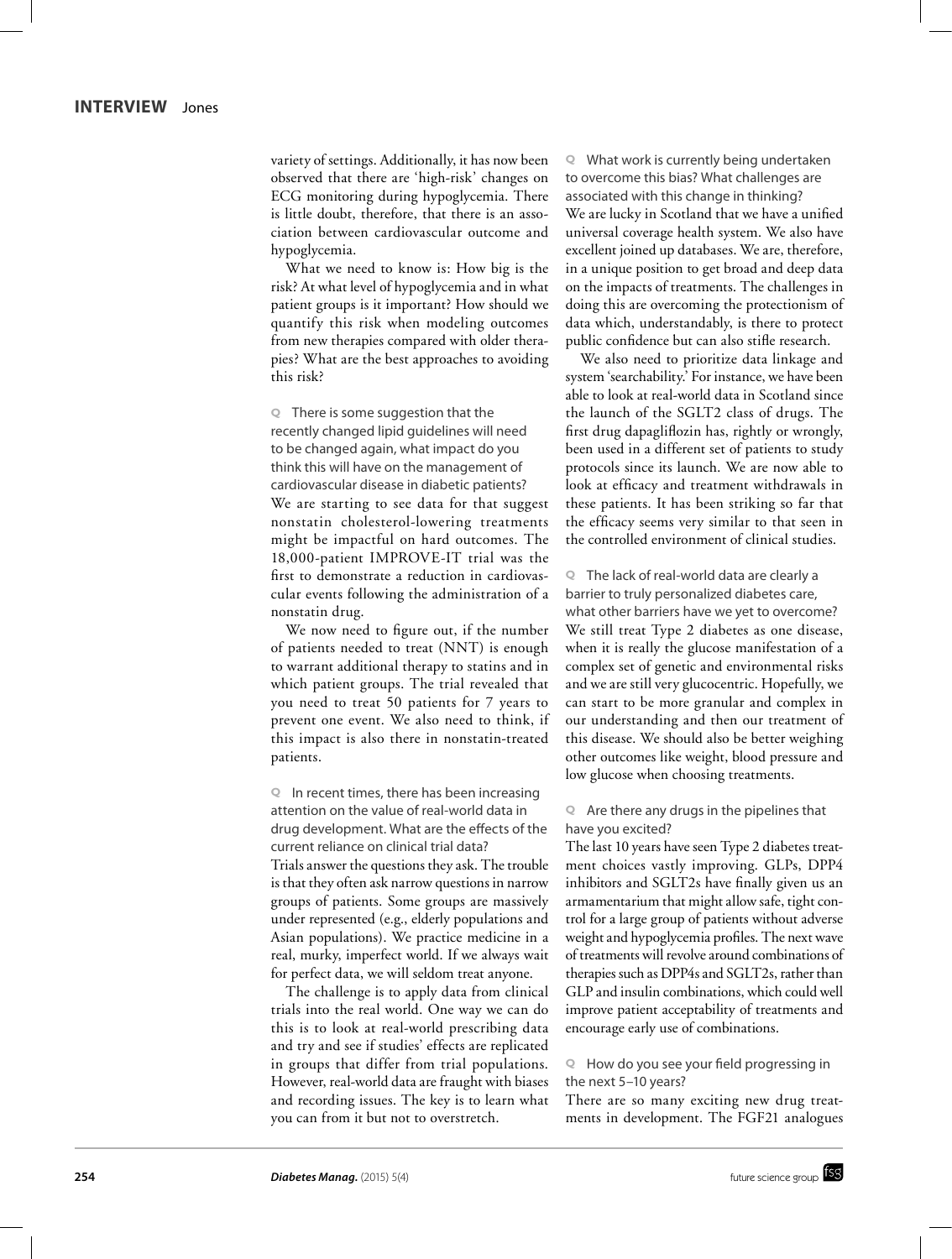for instance help fat cells take up glucose and are an example of how we are moving away from diabetes as an insulin action–inaction disease toward a more complex whole system metabolism model.

#### **Disclaimer**

*The opinions expressed in this article are those of the author and do not necessarily reflect the views of Future Medicine Ltd.*

#### **Financial & competing interests disclosure**

*GC Jones has no relevant affiliations or financial involvement with any organization or entity with a financial interest in or financial conflict with the subject matter or materials discussed in the manuscript. This includes employment, consultancies, honoraria, stock ownership or options, expert testimony, grants or patents received or pending, or royalties.*

*No writing assistance was utilized in the production of this manuscript.*